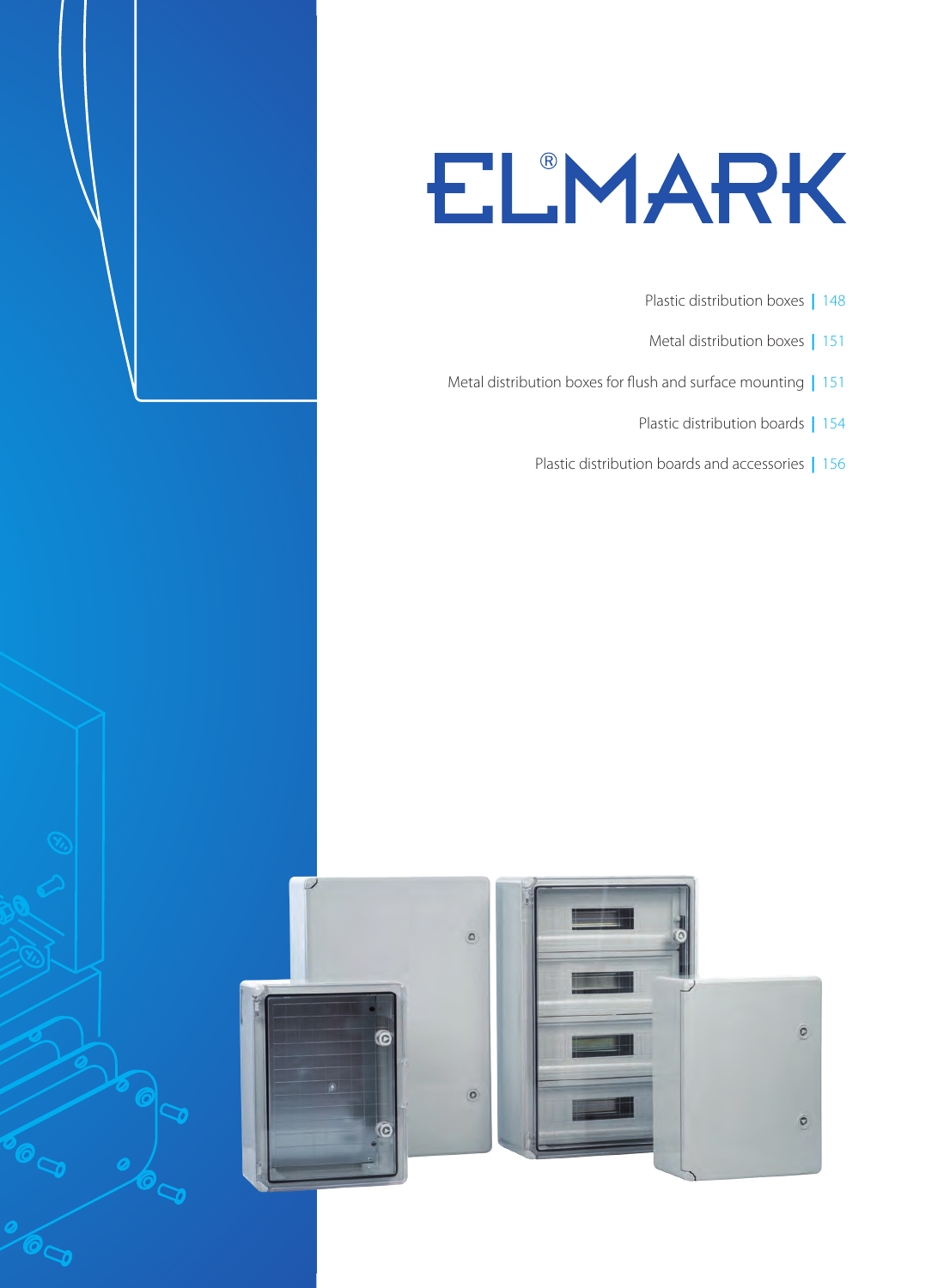# Plastic distribution boards

# **Documents corresponding to**

**ELMARK** 

**the product:**  Standard EN 62 208: EN 60439-1; EN 60 439-3



# Plastic distribution boxes for surface and flush mounting IP40 **3 YEAR**



The distribution boxes are designed for mounting in newly built buildings or buildings in reconstruction. They are a module box with mounted protective devices of the given flats electrical current circuit circles. They are supplied with transparent door for each row opening upwards to 90°. They are made of white self-extinguishing plastic, resistant to heat and high temperature with IP code: IP 40. The mounted device in the box is protected from direct contact to the current leading parts. They are offered with DIN-rail for device mounting and terminal strips for the neutral and earthing conductor joining. Mounted directly on the walls with screws.

### **Technical data:**

- **Maximum insulation voltage: 690V; 50Hz**
- fire resistance rate: UL 94
- **IP code: IP 40**
- Class of current limiting: 2

### **Boxes for surface mounting**

| Number of rows | Module capacity<br>(number of |     | Dimensions (mm) |    | Packing / Box | Catalogue number |
|----------------|-------------------------------|-----|-----------------|----|---------------|------------------|
|                | devices)                      |     | Н               | W  |               |                  |
|                | 4                             | 110 | 205             | 75 | 1/20          | 60040            |
|                | b                             | 150 | 205             | 75 | 1/20          | 60060            |
|                | 8                             | 190 | 205             | 75 | 1/20          | 60080            |



| ar children |  |  |  |
|-------------|--|--|--|
|             |  |  |  |

#### **Boxes for flush mounting**

| Number of rows | Module capacity<br>(number of |     | Dimensions (mm) |             | Packing / Box | Catalogue number |
|----------------|-------------------------------|-----|-----------------|-------------|---------------|------------------|
|                | devices)                      |     | H               | W           |               |                  |
|                |                               | 110 | 205             | 75          | 1/20          | 60041            |
|                | h                             | 150 | 205             | 75          | 1/20          | 60061            |
|                |                               | 190 | 205             | $^{\prime}$ | 1/20          | 60081            |

148

DISTRIBUTION BOXES

**DISTRIBUTION BOXES** 

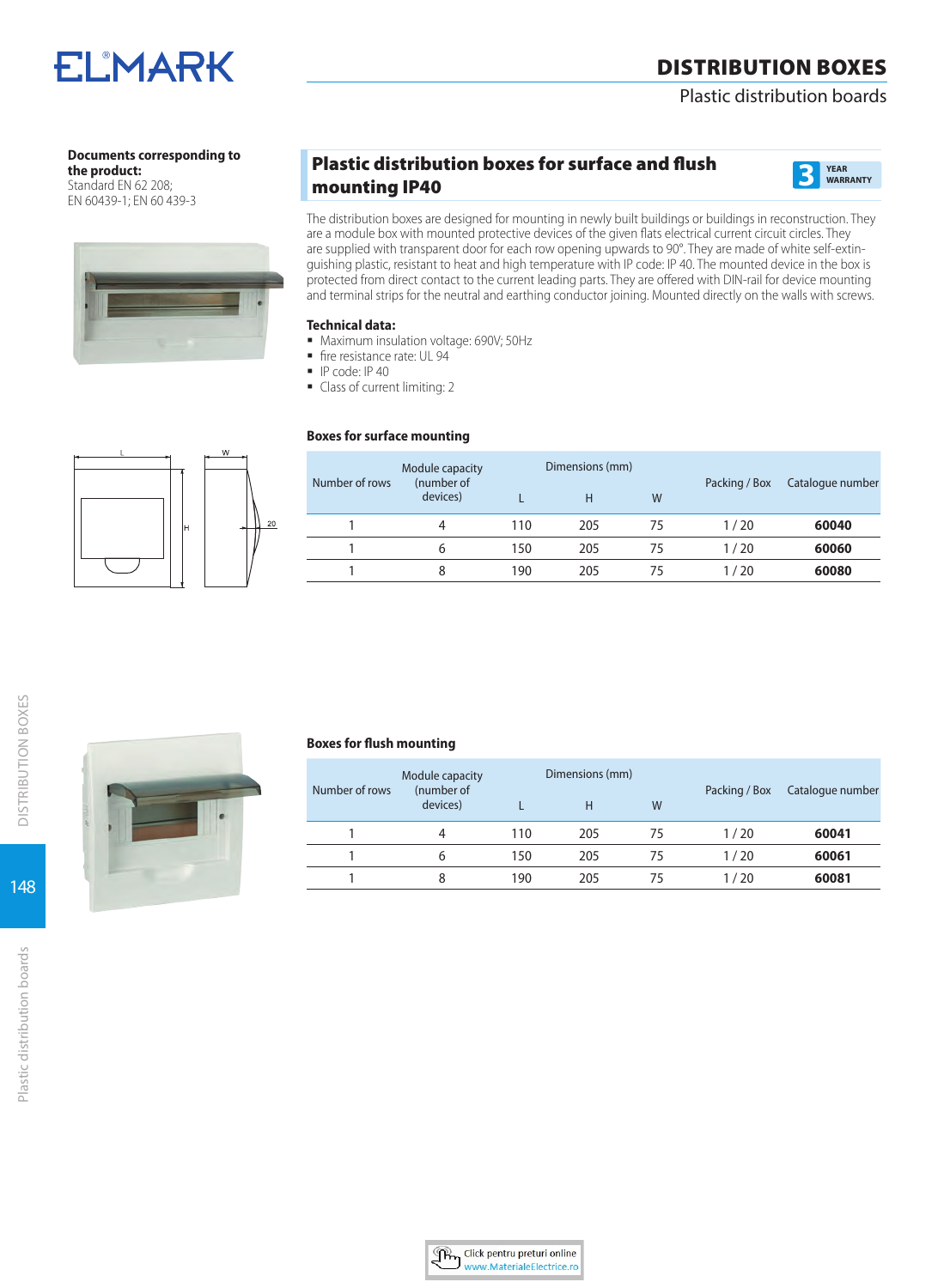# Plastic distribution boards

# **Documents corresponding to**

**the product:**  Standard EN 62 208: EN 60439-1; EN 60 439-3



# Plastic distribution boxes for surface and flush mounting IP40 **3 YEAR**



**ELMARK** 

The distribution boxes are designed for mounting in newly built buildings or buildings in reconstruction. They are a module box with mounted protective devices of the given flats electrical current circuit circles. They are supplied with transparent door for each row opening upwards to 90°. They are made of white self-extinguishing plastic, resistant to heat and high temperature with IP code: IP 40. The mounted device in the box is protected from direct contact to the current leading parts. They are offered with DIN-rail for device mounting and terminal strips for the neutral and earthing conductor joining. Mounted directly on the walls with screws.

#### **Technical data:**

- Door colour: Transparent blue
- **Mounting type: Surface;Flush**
- Modules (№): 12; 18; 24; 28; 36
- IP code: IP30
- Row: Single row for 12 and 18 modules
- Double rows for 24: 28 and 36 modules
- Material: ABS for body and PC for door
- Fire resistance: 650°C/30s
- Ambient temperature( $°C$ ): -5 +65 $°C$ , max. 95% humidity
- Colour: White RAL 9003
- Storage temperature(°C): -40 +75°C

### **Boxes for surface mounting**

| п. |   | W  |
|----|---|----|
|    | H | 20 |

|                     |                 |     |                 |      | Catalogue                         |
|---------------------|-----------------|-----|-----------------|------|-----------------------------------|
| (number of devices) |                 | H   | W               |      | number<br>60122<br>60182<br>60242 |
| 12                  | 300             | 204 | 102             | 1/10 |                                   |
| 18                  | 410             | 204 | 102             | 1/10 |                                   |
| 24                  | 300             | 294 | 109             | 1/5  |                                   |
| 28                  | 310             | 354 | 109             | 1/5  | 60282                             |
| 36                  | 410             | 294 | 109             | 1/5  | 60362                             |
|                     | Module capacity |     | Dimensions (mm) |      | Packing / Box                     |

#### **Boxes for flush mounting**

|                | Module capacity     |     | Dimensions (mm) |     |               | Catalogue |
|----------------|---------------------|-----|-----------------|-----|---------------|-----------|
| Number of rows | (number of devices) |     | H               | W   | Packing / Box | number    |
|                | 12                  | 317 | 220             | 102 | 1/10          | 60123     |
|                | 18                  | 426 | 220             | 102 | 1/10          | 60183     |
| 2              | 24                  | 317 | 310             | 109 | 1/5           | 60243     |
| $\mathcal{P}$  | 28                  | 294 | 338             | 109 | 1/5           | 60283     |
|                | 36                  | 426 | 310             | 109 | 1/5           | 60363     |

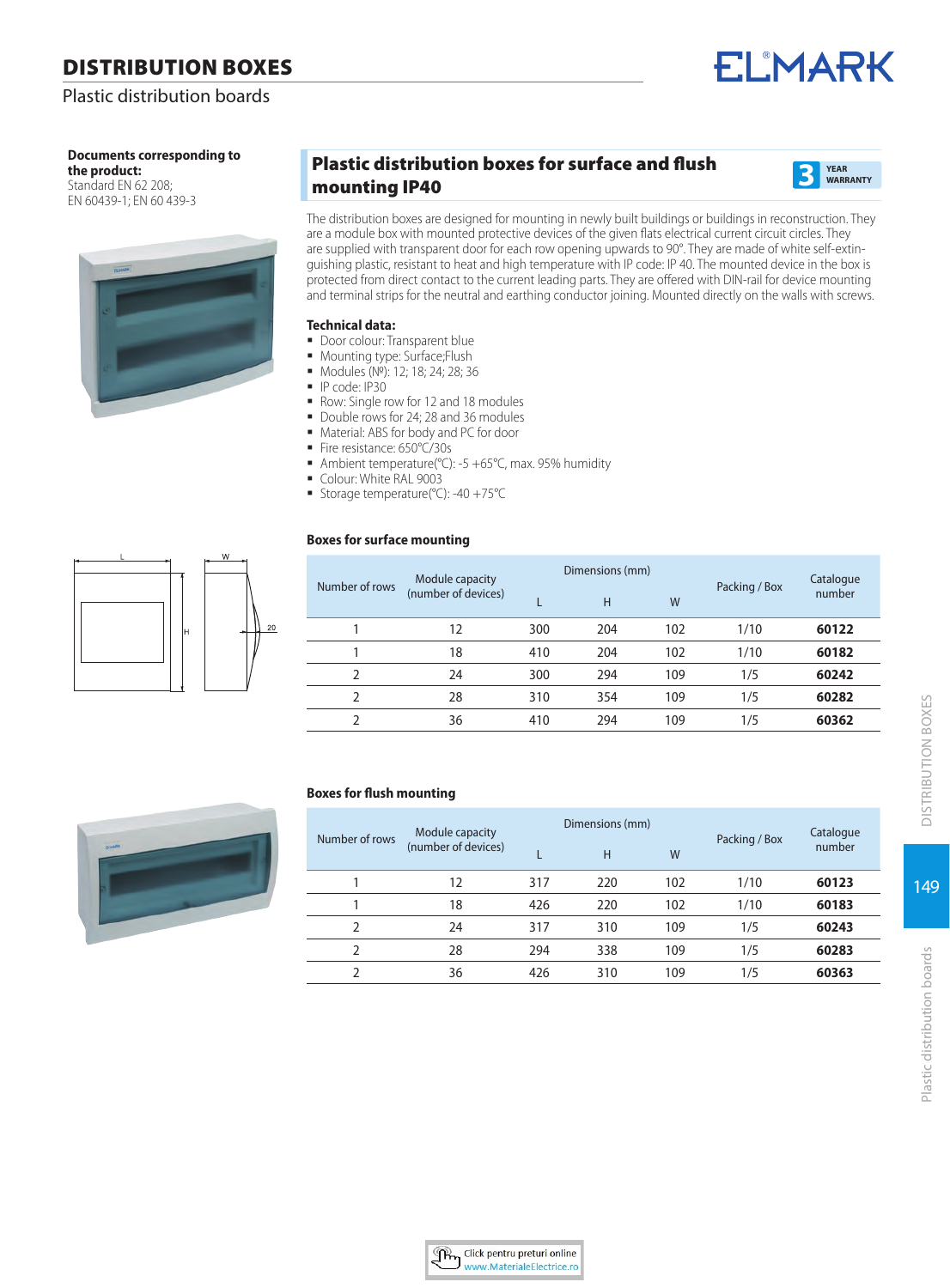# Plastic distribution boards





**Documents corresponding to the product:**  Standard EN 62 208; EN 60439-1; EN 60 439-3

# Moisture-proof distribution boxes for surface mounting - IP 55; IP65 **3 YEAR**



The distribution boxes are designed for mounting in newly built buildings or buildings in reconstruction. They are a module box with mounted protective devices of the given flats electrical installation current circles. They are supplied with transparent door for each row opening upwards to 90°. They are made of white non-self-extinguishing plastic, resistant to heat and high temperature. The special design of the lids and gaskets provides IP code: IP55; IP65. The mounted device in the box is protected from indirect contact to the current leading parts. They are offered with DIN-rail for device mounting and terminal strips for the neutral and earthing conductor joining. For direct wall moutining with screws.

# **Technical data:**

- **Maximum insulation voltage: 690V; 50Hz**
- Flame retardance: UL94 V-O
- P code: IP55; IP65
- **Door colour: Transparent**
- **Mounting type: Surface**

### **Moisture-proof distribution boxes for surface mounting - IP 55**

|                 | Number  | Module capacity        |    |     | Dimensions (mm) |    | Packing /  | Catalogue |
|-----------------|---------|------------------------|----|-----|-----------------|----|------------|-----------|
| <b>Type</b>     | of rows | (number of<br>devices) | IP |     | H               | W  | <b>Box</b> | number    |
| WP4             |         | 4                      | 55 | 127 | 214             | 93 | 1/20       | 60100     |
| WP <sub>6</sub> |         | 6                      | 55 | 162 | 214             | 93 | 1/20       | 60101     |
| WP8             |         | 8                      | 55 | 216 | 214             | 93 | 1/20       | 60102     |
| <b>WP12</b>     |         | 12                     | 55 | 270 | 214             | 93 | 1/12       | 60103     |
| <b>WP18</b>     |         | 18                     | 55 | 378 | 233             | 93 | 1/8        | 60104     |
| <b>WP24</b>     | C       | 24                     | 55 | 340 | 288             | 93 | 1/8        | 60105     |

### **Moisture-proof distribution boxes for surface mounting - IP 65**

|                    | Number  | Module capacity        |    |     | Dimensions (mm) |     | Packing / | Catalogue |
|--------------------|---------|------------------------|----|-----|-----------------|-----|-----------|-----------|
| Type               | of rows | (number of<br>devices) | IP |     | H               | W   | Box       | number    |
| WPDB 04            |         | 4                      | 65 | 140 | 210             | 100 | 1/30      | 60004     |
| WPDB08             |         | 8                      | 65 | 215 | 210             | 100 | 1/20      | 60008     |
| WPDB <sub>12</sub> |         | 12                     | 65 | 300 | 260             | 140 | 1/10      | 60012     |
| WPDB <sub>18</sub> |         | 18                     | 65 | 410 | 285             | 140 | 1/5       | 60018     |
| WPDB <sub>24</sub> |         | 24                     | 65 | 415 | 300             | 140 | 1/5       | 60024     |



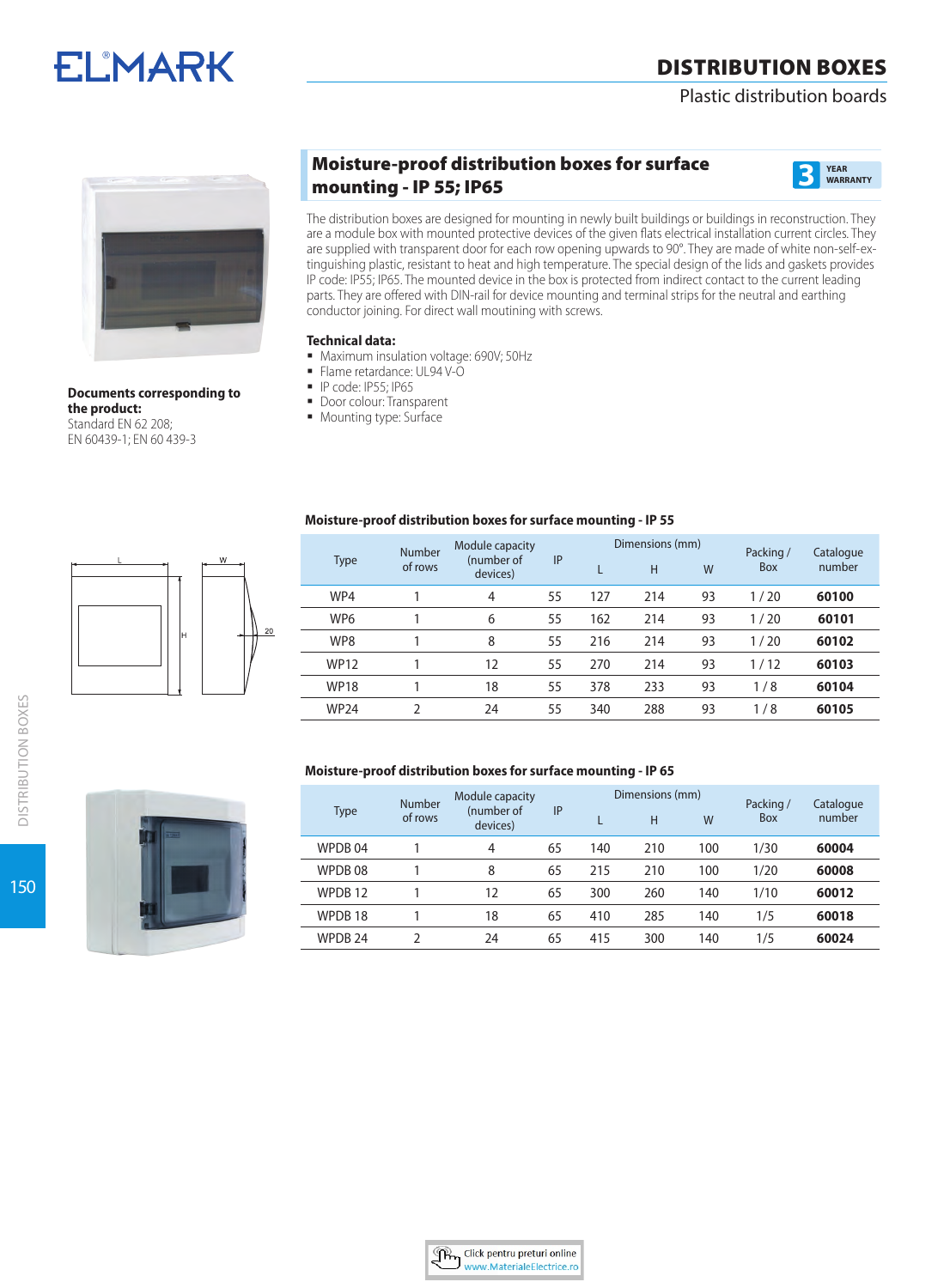Metal distribution boards

# **ELMARK**

#### **Metal distribution boxes for flush and surface mounting <b>3 WARRANTY**

#### **Technical data:**

- Maximum insulation voltage: 690V; 50Hz
- Flame retardance: V-0
- IP code: IP40
- Colour: Gray
- **Mounting type: Surface and flush**





#### **Documents corresponding to the product:**  Standard EN 62 208: EN 60439-1; EN 60 439-3





| <b>Type</b>    | <b>Number</b><br>of poles | Module capacity<br>(number of<br>devices) | Н   | Dimensions (mm) | W  | Packing/<br>Box | Catalogue<br>number |
|----------------|---------------------------|-------------------------------------------|-----|-----------------|----|-----------------|---------------------|
| <b>MDB 1/4</b> |                           | 4                                         | 251 | 190             | 90 | 1/10            | 600104              |
| <b>MDB 1/8</b> |                           | 8                                         | 251 | 262             | 90 | 1/10            | 600108              |
| MDB 1/12       |                           | 12                                        | 251 | 334             | 90 | 1/10            | 600112              |
| MDB 1/16       |                           | 16                                        | 251 | 406             | 90 | 1/10            | 600116              |

| Type           | Number<br>of poles | Module capacity<br>(number of<br>devices) | н   | Dimensions (mm) | W   | Packing/<br><b>Box</b> | Catalogue<br>number |
|----------------|--------------------|-------------------------------------------|-----|-----------------|-----|------------------------|---------------------|
| <b>MDB 3/4</b> | 3                  | 4                                         | 454 | 406             | 114 | 1/2                    | 600304              |
| <b>MDB 3/6</b> | 3                  | 6                                         | 508 | 406             | 114 | 1/2                    | 600306              |
| <b>MDB 3/8</b> | 3                  | 8                                         | 562 | 406             | 114 | 1/2                    | 600308              |
| MDB 3/10       | 3                  | 10                                        | 616 | 406             | 114 | 1/2                    | 600310              |
| MDB 3/12       | 3                  | 12                                        | 670 | 406             | 114 | 1/2                    | 600312              |

# **Stainless steel metal boards**



Supplied with a special lock, metal plate for fixing of electrical devices, lid for the input-output conductors, grounded dowel pin, gaskets, etc. Option to change the opening direction. Made of single stainless steel sheet. The mouting plate is treated with anti-corrosion and decorative powder coating. They are used in case of special requirements regarding the exposure of corrosion.

# **Technical data:**

- Rated voltage: up to 1000V
- $\blacksquare$  Maximum current: up to 800A
- **Material: stainless steel**

**IP code: IP 65** 

- **Mounting:**
- vertically on flat surface

| <b>Type</b>   | Thickness of metal<br>sheet |            | Metal box dimensions (mm) |           | Packing / Box | Catalogue |
|---------------|-----------------------------|------------|---------------------------|-----------|---------------|-----------|
|               | (mm)                        | L (height) | W (width)                 | H (depth) |               | number    |
| SXF 25/25/15  | 1.0                         | 250        | 250                       | 150       |               | 54025     |
| SXF 30/25/15  | 1.0                         | 300        | 250                       | 150       |               | 54030     |
| SXF 40/30/20  | 1.0                         | 400        | 300                       | 200       |               | 54040     |
| SXF 50/40/20  | 1.2                         | 500        | 400                       | 200       | 1             | 54050     |
| SXF 60/40/20  | 1.2                         | 600        | 400                       | 200       |               | 54060     |
| SXF 70/50/20  | 1.2                         | 700        | 500                       | 200       | 1             | 54070     |
| SXF 80/60/25  | 1.5                         | 800        | 600                       | 250       |               | 54080     |
| SXF 100/80/30 | 1.5                         | 1000       | 800                       | 300       |               | 54100     |
| SXF 120/80/30 | 1.5                         | 1200       | 800                       | 300       | 1             | 54120     |

Click pentru preturi online<br>www.MaterialeElectrice.ro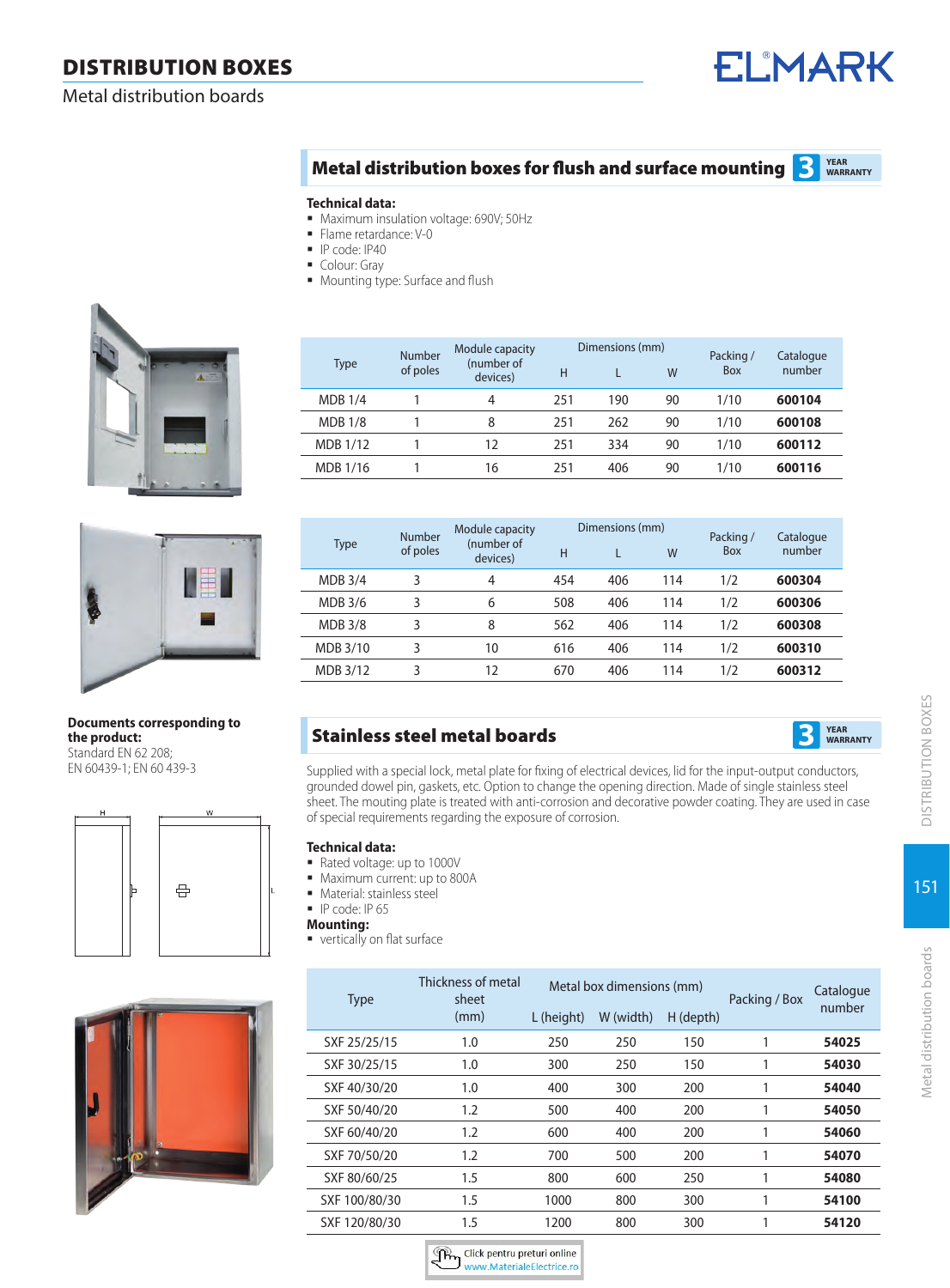# Metal distribution boards

# **Documents corresponding to**

**ELMARK** 

**the product:**  Standard EN 62208; EN 60439-1; EN 60 439-3



# **Metal distribution boards 3 B**



Supplied with a special lock, metal plate for fixing of electrical devices, lid for the input-output conductors, grounded dowel pin, gaskets, etc. Option to change the opening direction. Made of single steel sheet, treated with decorative powder coating.

### **Technical data:**

- Rated voltage: up to 1000V
- $\blacksquare$  Maximum current: up to 1250A
- **Material: steel**
- **RAL 7032**
- **Coating: powder style painting**
- $\blacksquare$  IP code: IP 65
- **Mounting:**
- vertically on flat surface







| <b>Type</b>     | Thickness of<br>metal sheet |            | Metal box dimensions (mm) |           |                | working cur- Packing / | Catalogue |
|-----------------|-----------------------------|------------|---------------------------|-----------|----------------|------------------------|-----------|
|                 | (mm)                        | L (height) | W (width)                 | H (depth) | rent In<br>(A) | <b>Box</b>             | number    |
| JXF 25/25/15    | 1.0                         | 250        | 250                       | 150       | 80             | 1                      | 53025     |
| JXF 25/30/15    | 1.0                         | 250        | 300                       | 150       | 100            | 1                      | 53026     |
| JXF 30/25/15    | 1.0                         | 300        | 250                       | 150       | 100            | 1                      | 53030     |
| JXF 30/40/20    | 1.0                         | 300        | 400                       | 200       | 160            | 1                      | 53031     |
| JXF 40/30/20    | 1.0                         | 400        | 300                       | 200       | 160            | 1                      | 53040     |
| JXF 40/50/20    | 1.2                         | 400        | 500                       | 200       | 250            | 1                      | 53041     |
| JXF 40/40/20    | 1.2                         | 400        | 400                       | 200       | 250            | 1                      | 53044     |
| JXF 50/40/20    | 1.2                         | 500        | 400                       | 200       | 250            | 1                      | 53050     |
| JXF 40/60/20    | 1.2                         | 400        | 600                       | 200       | 250            | 1                      | 53051     |
| JXF 60/40/20    | 1.2                         | 600        | 400                       | 200       | 250            | 1                      | 53060     |
| JXF 60/60/20    | 1.2                         | 600        | 600                       | 200       | 250            | 1                      | 53066     |
| JXF 70/50/20    | 1.2                         | 700        | 500                       | 200       | 350            | 1                      | 53070     |
| JXF 80/60/25    | 1.5                         | 800        | 600                       | 250       | 400            | 1                      | 53080     |
| JXF 100/80/30   | 1.5                         | 1000       | 800                       | 300       | 630            | 1                      | 53100     |
| JXF 120/80/30   | 1.5                         | 1200       | 800                       | 300       | 630            | 1                      | 53120     |
| JXF 140/80/30   | 1.5                         | 1400       | 800                       | 300       | 800            | 1                      | 53140     |
| JXF 180/80/30   | 1.5                         | 1800       | 800                       | 300       | 1000           | 1                      | 53188     |
| JXF 180/100/30* | 1.5                         | 1800       | 1000                      | 300       | 1250           | 1                      | 53180     |

**Note:** \*Metal boxes with double door

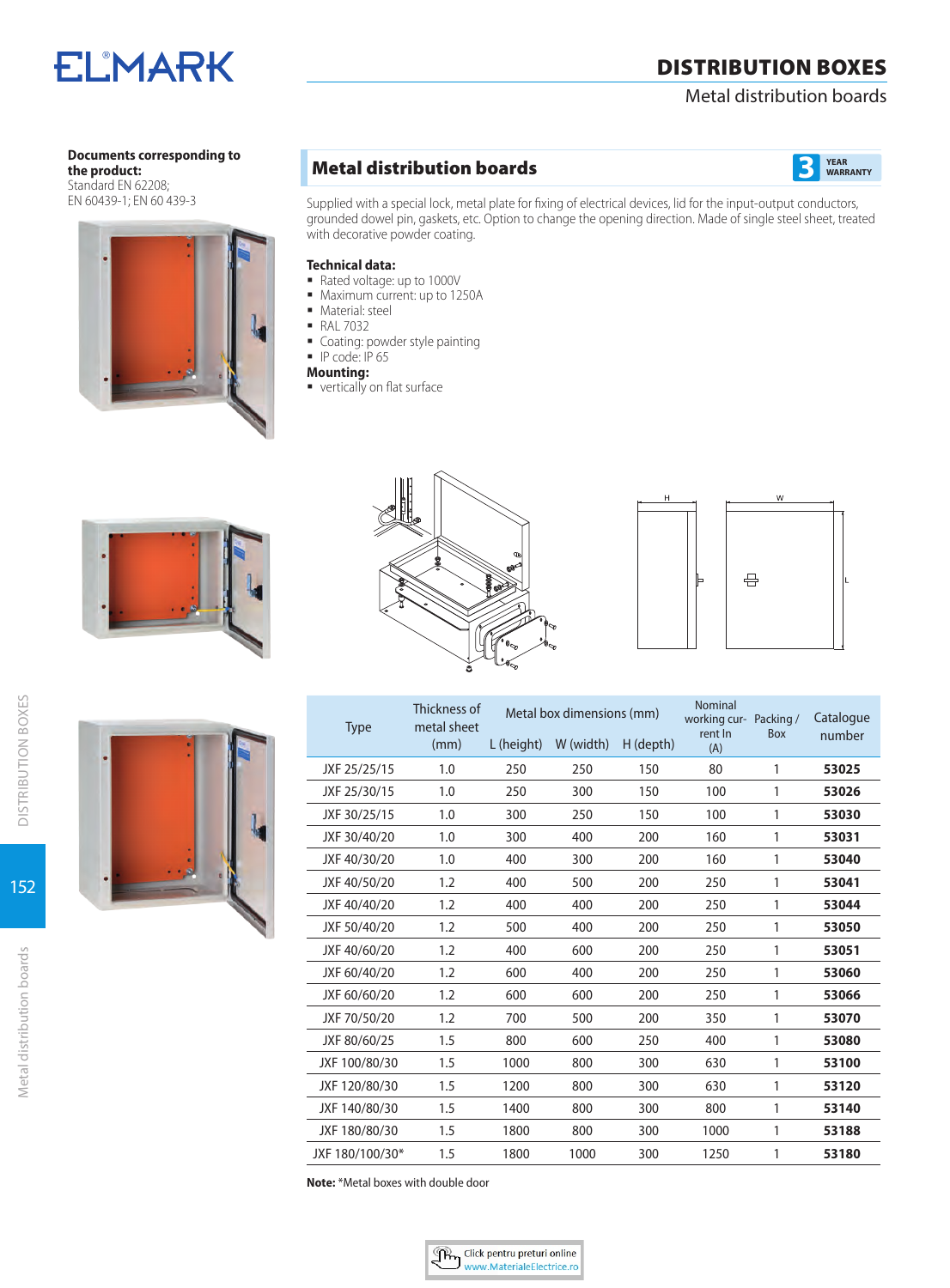# Plastic distribution boards

# **Documents corresponding to**

**the product:**  Standard EN 60439-1; EN 60 439-3

# Electric Switchboards with Type-Approval Certificates

The company has produced and successfully passed the type-approval procedures for the following metal and plastic electric control boxes and boards with ELMARK automation:

**ELMARK** 

- **Tower Mounted Switchgear**
- **Low Voltage Meter Box**
- **Low Voltage Main Switchboard**

C

Distribution Switchboard **Power Compensation System** 



| <b>EXPERT REPORT</b><br>------------<br>"ELMARK HOLDENG " S.C., 2PE 18" Peris" etc., Verna,<br>BULGARDA<br>"ELHARK INDUSTRIES" S.C., 2 "Detrodje" tres, Detroit,<br>Bulgaria<br>ar and controls<br>1970-00-29<br>Appleasan form No LVDG-08-214<br><b>Inchesize file expert</b><br>Centeredy appearanced of electrical development report<br>Min LVDD-08-014-014<br>Landing auditor's assessment report<br>Haroly report CTEC Ltd. serifies that the Euritospan and controlpant assumiding.<br>TEPO-10-20 a in completes with the approximate concent regulations of interior 2004/91/EC (as<br>TEPINEC) can hange Develops (USS).<br>Date: 13 <sup>th</sup> January 2009<br>Sizes Zannon<br>CTIC manager:<br>Afat any linguage brev<br>at particulars of vetters growd with at thermoded built for free for                                                                                                                                                                                                                                                                                                                                                                                                                                                                                                                                                                                     | Low Voltage Main Switchboard Type GRT                                                                                                                                                                                                                                                                                                                                                                                                                                                                                                                                                                                                                                                                                                                                                                                                                                                                                                                                                                                                                                                                                                                                                                                                                                                                                                                 |
|-------------------------------------------------------------------------------------------------------------------------------------------------------------------------------------------------------------------------------------------------------------------------------------------------------------------------------------------------------------------------------------------------------------------------------------------------------------------------------------------------------------------------------------------------------------------------------------------------------------------------------------------------------------------------------------------------------------------------------------------------------------------------------------------------------------------------------------------------------------------------------------------------------------------------------------------------------------------------------------------------------------------------------------------------------------------------------------------------------------------------------------------------------------------------------------------------------------------------------------------------------------------------------------------------------------------------------------------------------------------------------------------------|-------------------------------------------------------------------------------------------------------------------------------------------------------------------------------------------------------------------------------------------------------------------------------------------------------------------------------------------------------------------------------------------------------------------------------------------------------------------------------------------------------------------------------------------------------------------------------------------------------------------------------------------------------------------------------------------------------------------------------------------------------------------------------------------------------------------------------------------------------------------------------------------------------------------------------------------------------------------------------------------------------------------------------------------------------------------------------------------------------------------------------------------------------------------------------------------------------------------------------------------------------------------------------------------------------------------------------------------------------|
|                                                                                                                                                                                                                                                                                                                                                                                                                                                                                                                                                                                                                                                                                                                                                                                                                                                                                                                                                                                                                                                                                                                                                                                                                                                                                                                                                                                                 |                                                                                                                                                                                                                                                                                                                                                                                                                                                                                                                                                                                                                                                                                                                                                                                                                                                                                                                                                                                                                                                                                                                                                                                                                                                                                                                                                       |
| $\begin{minipage}{0.9\textwidth} \begin{tabular}{l} \textbf{C} \textbf{D} \textbf{S} \textbf{D} \textbf{B} \textbf{D} \textbf{B} \textbf{D} \textbf{B} \textbf{D} \textbf{B} \textbf{D} \textbf{B} \textbf{D} \textbf{D} \textbf{D} \textbf{D} \textbf{D} \textbf{D} \textbf{D} \textbf{D} \textbf{D} \textbf{D} \textbf{D} \textbf{D} \textbf{D} \textbf{D} \textbf{D} \textbf{D} \textbf{D} \textbf{D} \textbf{D} \textbf{D}$<br>$C \in$<br>Œ<br>Automotive Mr ESE (EQ) LAS 2006 by Govern<br>EXPERT REPORT<br>-------------<br>"ELMARK HOLDENG" S.C., 2PE 38 "Parts" ats., Verma, BULGAREA<br>"ILINAIS DIDUNTIES" S.C., 3 "DUNNIES" MM, DUNNIE,<br>BULGARIA<br><b>Turner</b><br>Low Yorkuga SWETCHGEAR / CONTROLSEAR<br>cal device<br><b>HTT-630</b><br>pythostics from No LVDIs-06-028<br>Infrased The expertise<br>Tashamiy pasawort of distincal down hot report<br>Sia LVDD-DE-QLG-EER<br>Limiteg-additr's pointment report<br>Hereby report CTRC Ltd., welfare that the Lee Hubspr DWTCHGEAR, y CONTROLLEAU, WITH A Re in completed with the applicable numeral magnetonical of Descript 2004/6/412 (m 1/232/872) Law Roburg Descripts (2017)<br>Date: 20 <sup>m</sup> Senary 2009<br>Stare Depos<br>CTEC manager:<br>7001-1118 September Transfer<br>of the dancest a the more autor's an                                                                                              | ш<br>в<br>i6<br>Power Compensation System Type CCU                                                                                                                                                                                                                                                                                                                                                                                                                                                                                                                                                                                                                                                                                                                                                                                                                                                                                                                                                                                                                                                                                                                                                                                                                                                                                                    |
|                                                                                                                                                                                                                                                                                                                                                                                                                                                                                                                                                                                                                                                                                                                                                                                                                                                                                                                                                                                                                                                                                                                                                                                                                                                                                                                                                                                                 |                                                                                                                                                                                                                                                                                                                                                                                                                                                                                                                                                                                                                                                                                                                                                                                                                                                                                                                                                                                                                                                                                                                                                                                                                                                                                                                                                       |
| $\begin{array}{l} \textbf{CINRMS} \textbf{ POM} \textbf{ MMS} \textbf{ DMS} \textbf{ AMB} \textbf{ DMSO} \textbf{ LMS} \textbf{ CIRID} \textbf{ DMSO} \textbf{ SMB} \\ \textbf{CPMB} \textbf{ DMSO} \textbf{ CMBO} \textbf{ A} \textbf{ DMSO} \textbf{ DMSO} \textbf{ SMBO} \textbf{ SMBO} \textbf{ SMBO} \textbf{ SMBO} \textbf{ SMBO} \textbf{ SMBO} \textbf{ SMBO} \textbf{ SMBO} \textbf{ SMBO} \textbf{ SMBO} \textbf{ SMBO} \textbf$<br>CE<br>Œ<br>Authorization for although a A. A.S. Street by North<br><b>EXPERT REPORT</b><br>ALCOHOL:031-365<br>TENNISE HOLDING " S.C., 272 10 "Party" art, Varna,<br>Doldarda<br>"ELMAN DIOGETHER" S.C. 2 "Dolesdje" Med., Dolešk,<br>Bolganja<br><b>Berty</b><br>Low Voltage SWITCHSSAR / CONTROLSSAR<br><b>000-7</b><br>Maria Harrison Harrison<br>Approacher form the LVDS-08-021<br>Technical file expertise<br><b>Drawing</b><br>Carlisoniy assumes of geometric developed<br>No Little OE (EEL-022)<br>Leading author's material topics<br>meeting export CTBC Ltd. vertilies that the Lew Vallage SWYFCHGLAR / CONTROLSEAU, 4383-7 a.m. compared with the application exercise resonance of Greatist 2002/5072. Interpretational property of the application (2003).<br>CTIC names.<br>1004. aug Stagevolls Stephen<br>Date: 20 <sup>m</sup> January 2009<br>State Copies<br>alled part of that standment is the teaching assistant in<br>適 | $\begin{array}{ll} \textbf{CINMS} & \textbf{SOR} & \textbf{SINTSG} & \textbf{AAB} & \textbf{BABPRAA} & \textbf{CBATAPRAS} & \textbf{SABT} \\ \textbf{STPAC} & \textbf{STPAC} & \textbf{SAB} & \textbf{SAB} & \textbf{BAB} & \textbf{BAB} \\ \textbf{M} & \textbf{S} & \textbf{B} & \textbf{B} & \textbf{AAB} & \textbf{BAC} & \textbf{BAC} & \textbf{AAC} & \textbf{BAC} \\ \textbf{M} & \textbf{S} & \textbf{B} & \textbf{AAB}$<br>C€<br>$\alpha$<br><b>Authorization MF 634-04223, 455 2004 by Salerra</b><br><b>EXPERT REPORT</b><br>-------------<br>TELMANA MOLDONG " S.C., 2PE 10 "Parte" att., Vanua.<br>Biscoakta<br>"ELMARK DISUSTRIES" S.C. 2 "Districtly" Med., Districtly<br>BULGARIA<br><b>Deltsbyear and controlgear assembles</b><br>GR7-600 control non national at-<br>Application form No LMDs dat 213<br>Technical file expertise<br>Tourism by appearance of electrical device test report.<br>Ann LVGIs dill-015-015<br>Leading auditor's assessment report.<br>Haroly report CTDC Ltd. verifies that the Solicityane and controllean assembless, GET-<br>600 to a complexes with the application montal reportents of Depths 2006/05/7C (or 70,000 Depths)<br>Date: 12 <sup>4</sup> January 2009<br>Stare Zagora<br>CTEC manager<br>yied any diagnosius program<br>ed part of that document is the busing assitraty assess<br>颪 |



Distribution Switchboard Type KRSH

Tower Mounted Switchgear Type MTT

Click pentru preturi online<br>www.MaterialeElectrice.ro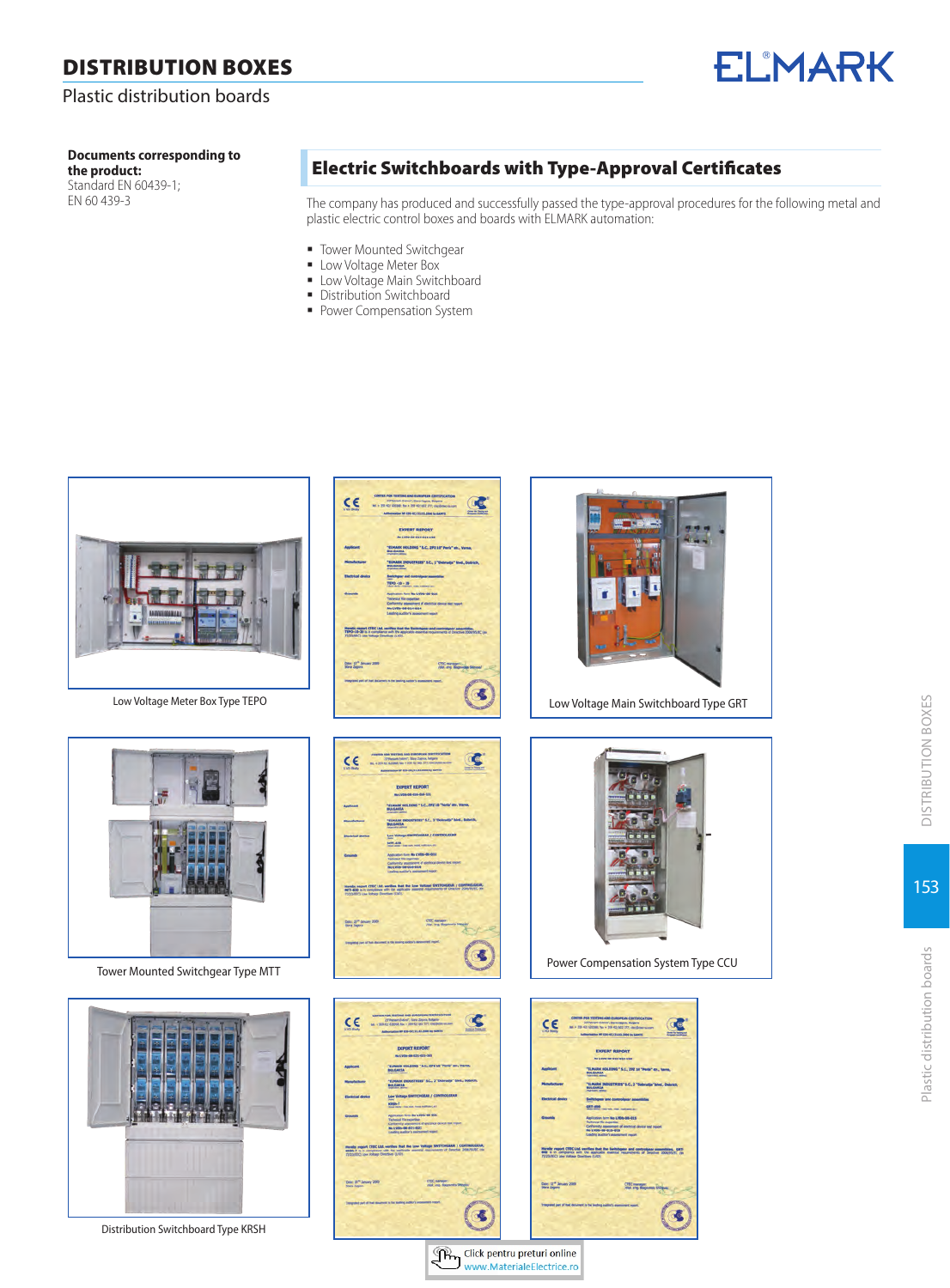# **ELMARK**

# DISTRIBUTION BOXES

# Plastic distribution boards



**Documents corresponding to the product:**  Standard EN 60439 -1 EN 60439 -5

# **Plastic distribution boards - ABS IP65 3**



Plastic distribution boards of various sizes. Intended for extension or distribution of cable lines. They can also be used as meter boxes. They are resistant to chemical agents, thermal and UV rays.

### **Technical Specifications:**

- Resistance: chemical agents, weak acids, alkali, oils, salts, etc.
- Rated Voltage: up to 690V
- **Maximum Current: up to 800A**
- Thermal Deformation: over 240°C
- Operating Temperature: -35°C + 65°C
- **Material: ABS**
- IP code: IP65
- Colour: RAL7035 grey
- Recyclable
- adjustable mounting plate position
- **Mounting:**

 $\overline{0}$ 

 $\sigma$ 

**vertically on flat surface** 

### **ABS halogen free distribution boards - gray door**

| <b>Board Type</b> | <b>Material Type</b> | $L$ (mm) | $W$ (mm) | $H$ (mm) | Packing /<br>Box | Catalogue number |
|-------------------|----------------------|----------|----------|----------|------------------|------------------|
| PP 3001           | ABS                  | 200      | 300      | 130      | 1                | 5312030130       |
| PP 3002           | ABS                  | 250      | 350      | 150      | 1                | 5312535150       |
| PP 3004           | ABS                  | 300      | 400      | 170      |                  | 5313040170       |
| PP 3005           | ABS                  | 300      | 400      | 220      | 1                | 5313040220       |
| PP 3006           | ABS                  | 350      | 500      | 190      | 1                | 5313550190       |
| PP 3007           | ABS                  | 400      | 500      | 240      | 1                | 5314050240       |
| PP 3008           | ABS                  | 400      | 600      | 200      | 1                | 5314060190       |

**Note:** Open door angle 180°

# **ABS halogen free distribution boards - transparent door**

| <b>Board Type</b> | <b>Material Type</b> | $L$ (mm) | $W$ (mm) | $H$ (mm) | Packing /<br>Box | Catalogue number |
|-------------------|----------------------|----------|----------|----------|------------------|------------------|
| PP 3011           | ABS                  | 200      | 300      | 130      |                  | 5342030130       |
| PP 3012           | ABS                  | 250      | 350      | 150      |                  | 5342535150       |
| PP 3014           | ABS                  | 300      | 400      | 170      | 1                | 5343040170       |
| PP 3015           | ABS                  | 300      | 400      | 220      | 1                | 5343040220       |
| PP 3016           | ABS                  | 350      | 500      | 190      |                  | 5343550190       |
| PP 3017           | ABS                  | 400      | 500      | 240      |                  | 5344050240       |
| PP 3018           | ABS                  | 400      | 600      | 200      |                  | 5344060190       |
| PP 3020           | ABS                  | 500      | 700      | 250      |                  | 5345070250       |



154

Plastic distribution boards

Plastic distribution boards

DISTRIBUTION BOXES

**DISTRIBUTION BOXES** 



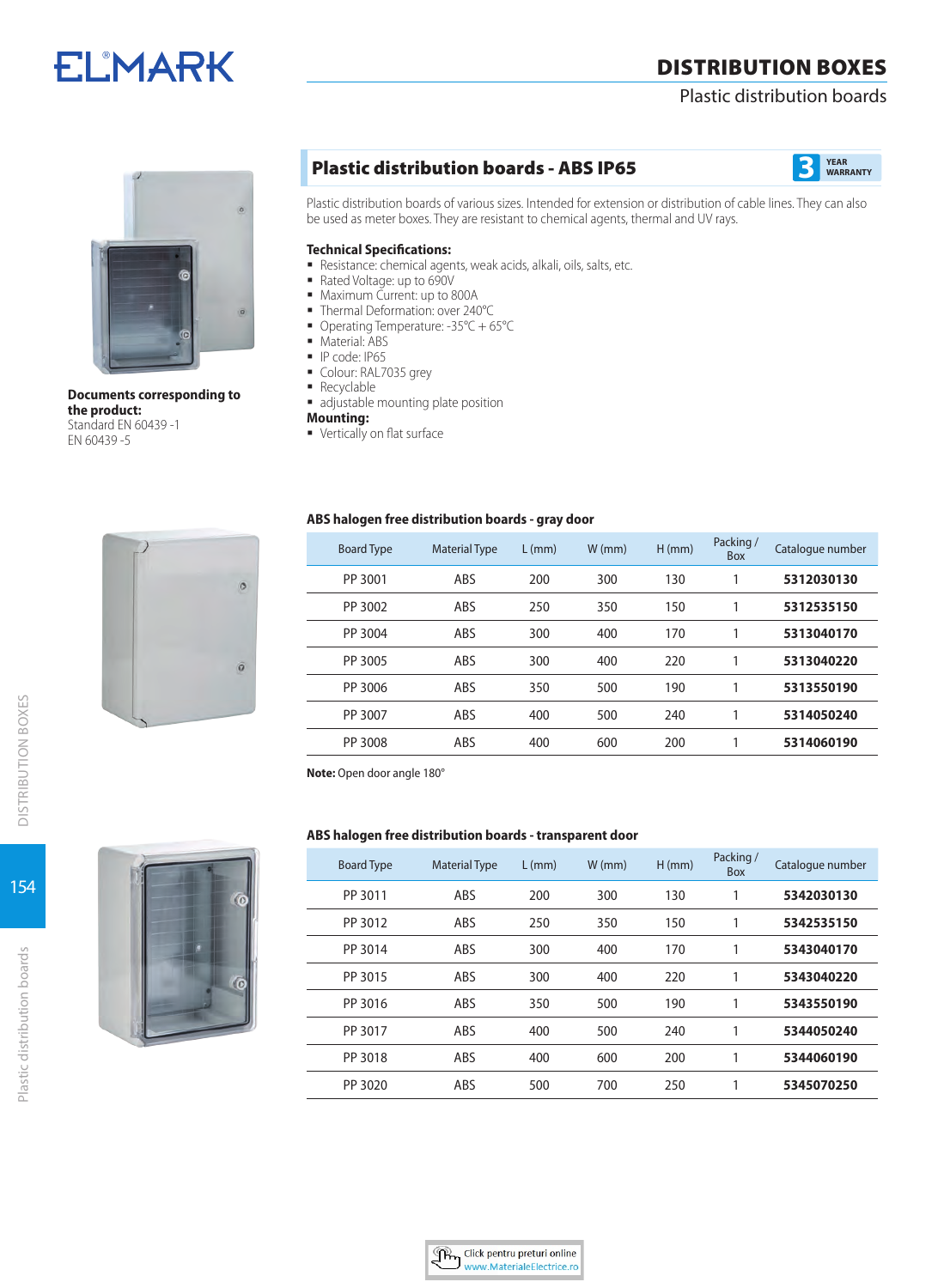# **ELMARK**

# Plastic distribution boards



#### **ABS halogen free distribution module boards - transparent door**

| <b>Board Type</b>  | <b>Material Type</b> | $L$ (mm) | $W$ (mm) | $H$ (mm) | Packing/<br><b>Box</b> | Catalogue number |
|--------------------|----------------------|----------|----------|----------|------------------------|------------------|
| PP 3112-18 modules | ABS                  | 250      | 330      | 130      |                        | 5322535150       |
| PP 3114-24 modules | ABS                  | 300      | 350      | 150      |                        | 5323040170       |
| PP 3116-45 modules | ABS                  | 350      | 500      | 190      |                        | 5323550190       |
| PP 3118-60 modules | ABS                  | 400      | 600      | 200      |                        | 5324060190       |

**Note:** Transperent door

# Surface mounting polyester boards EC - IP65



### **Technical Specifications:**

- Colour: grey RAL 7035.
- **IP65** protection degree.
- Material: made of halogen free reinforced fiberglass polyester, self-extinguishing V0 degree according to UL94.
- Double insulation, shock resistance: IK10, 20j, according to EN 62262.
- Application temperature: minimum –25°, maximum +65°.
- Resistance to abnormal heat (GWT)- board with blank door up to 960°C board with transparent window up to 650°C.
- Application voltage 1000V, suitable for photovoltaic plants.
- Right or left reversible door with stainless steel pins it can be opened more than 180°.
- **Plain and smooth headboards for easy opening and conduit inlet.**
- Removable frame ready to install slotted trunkings in the back.
- Back plates made up of metal or insulating material can be fixed directly to the board back, also if the frame is used, or can be adjusted to different heights through the kit EC625REG.
- Possibility to mount 48-75mm high switches or 102mm high switches starting from the board with dimensions 435x505x215.
- One-Screw-System: only one type of screws is used for the different accessories in order to permit a simple and easy assembly.
- **EXECT OF 1** Left or right reversible counter door with stainless steel pins, ergonomic handle, triangle lock, adjustable at two different heights with reference grid for the fixing of the devices.
- Fixing of the single/double blank or windowed panels through a ¼ turn screws.



# **Halogen free polyester boards EC- blank door**

| <b>Type</b>      | Material  | $L$ (mm) | $W$ (mm) | $H$ (mm) | Packing /<br><b>Box</b> | Catalogue number |
|------------------|-----------|----------|----------|----------|-------------------------|------------------|
| <b>PBBD 5001</b> | Polyester | 270      | 305      | 170      |                         | 5332730170       |
| PBBD 5002        | Polyester | 325      | 430      | 185      |                         | 5333243185       |
| <b>PBBD 5003</b> | Polyester | 435      | 505      | 215      |                         | 5334350215       |
| <b>PBBD 5004</b> | Polyester | 435      | 655      | 215      |                         | 5334365215       |
| <b>PBBD 5005</b> | Polyester | 545      | 655      | 265      |                         | 5335465265       |
| <b>PBBD 5006</b> | Polyester | 620      | 810      | 320      |                         | 5336281320       |

\*Detailed installation instructions and information about the functions and applications of all additional accessories for polyester boxes, you can find on: www.elmarkholding.eu

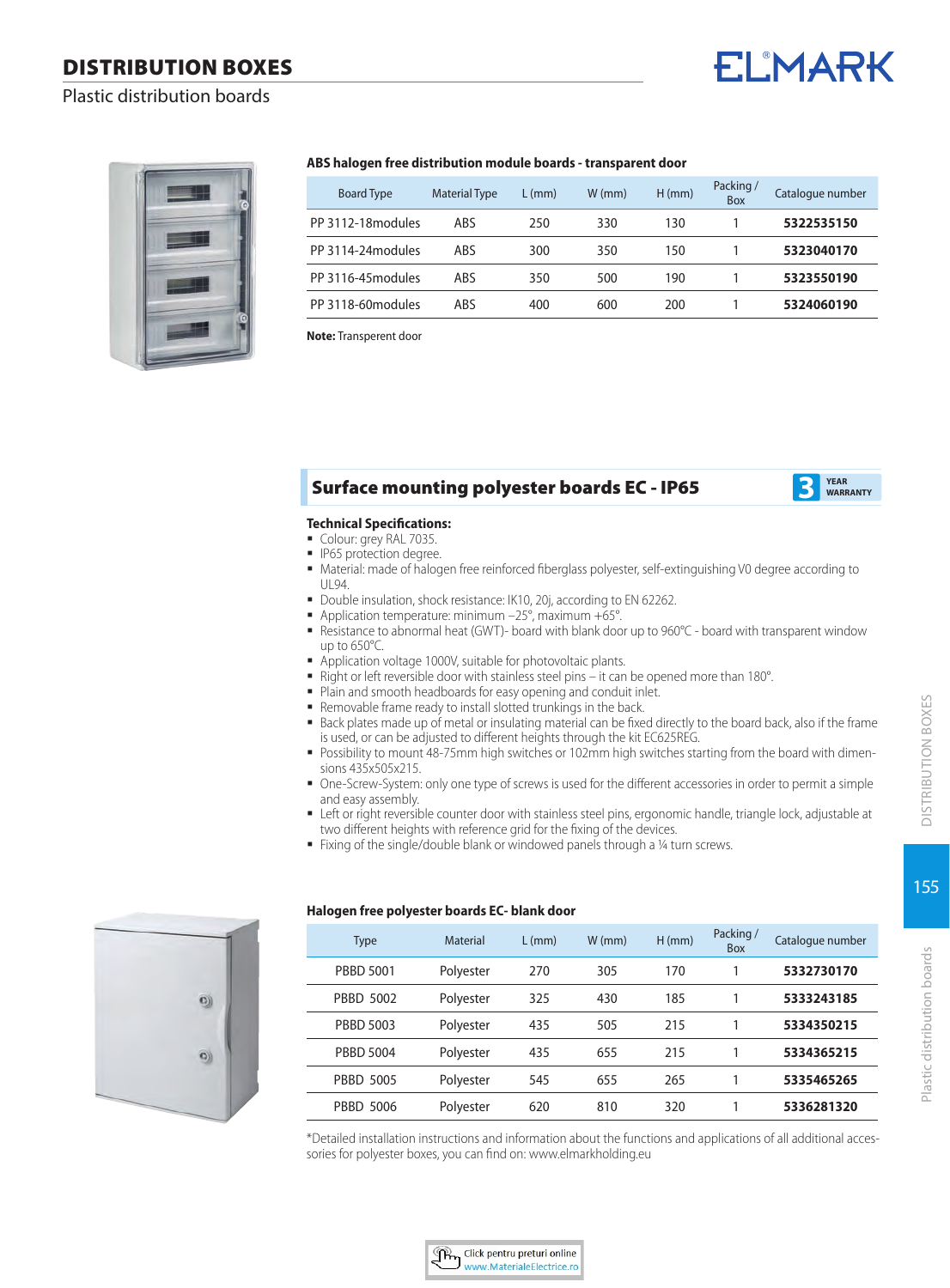# **ELMARK**

# DISTRIBUTION BOXES

# Plastic distribution boards and accessories



# **Halogen free polyester boards EC - transparent door**

| <b>Type</b>      | Material  | $L$ (mm) | $W$ (mm) | $H$ (mm) | Packing /<br><b>Box</b> | Catalogue number |
|------------------|-----------|----------|----------|----------|-------------------------|------------------|
| <b>PBTD 5001</b> | Polyester | 270      | 305      | 170      |                         | 5362730170       |
| <b>PBTD 5002</b> | Polyester | 325      | 430      | 185      |                         | 5363243185       |
| <b>PBTD 5003</b> | Polyester | 435      | 505      | 215      |                         | 5364350215       |
| <b>PBTD 5004</b> | Polyester | 435      | 655      | 215      |                         | 5364365215       |
| <b>PBTD 5005</b> | Polyester | 545      | 655      | 265      |                         | 5365465265       |
| <b>PBTD 5006</b> | Polyester | 620      | 810      | 320      |                         | 5366281320       |





# **Polyester hinger counterdoor EC**

| Material  | Used for type boards | Packing /<br><b>Box</b> | Catalogue number |
|-----------|----------------------|-------------------------|------------------|
| Polyester | PBTD/PBBD 5002       |                         | 53502CD          |
| Polyester | PBTD/PBBD 5003       |                         | 53503CD          |
| Polyester | PBTD/PBBD 5004       |                         | 53504CD          |
| Polyester | PBTD/PBBD 5005       |                         | 53505CD          |
| Polyester | PBTD/PBBD 5006       |                         | 53505CD          |
|           |                      |                         |                  |

# **Metal back plate EC**

| Type    | <b>Dimensions</b> | Used for type boards | Packing /<br><b>Box</b> | Catalogue number |
|---------|-------------------|----------------------|-------------------------|------------------|
| MP 5001 | 207x239           | PBTD/PBBD 5001       |                         | 53501MP          |
| MP 5002 | 264x364           | PBTD/PBBD 5002       |                         | 53502MP          |
| MP 5003 | 372x439           | PBTD/PBBD 5003       |                         | 53503MP          |
| MP 5004 | 372x589           | PBTD/PBBD 5004       |                         | 53504MP          |
| MP 5005 | 482x589           | PBTD/PBBD 5005       |                         | 53505MP          |
| MP 5006 | 556x739           | PBTD/PBBD 5006       |                         | 53506MP          |

### **Insulanting plastic back plate EC**

| Type            | Dimensions | Used for type boards | Packing /<br><b>Box</b> | Catalogue number |
|-----------------|------------|----------------------|-------------------------|------------------|
| <b>IBP 5001</b> | 207x239    | PBTD/PBBD 5001       |                         | 53501IBP         |
| <b>IBP5002</b>  | 264x364    | PBTD/PBBD 5002       |                         | 53502IBP         |
| <b>IBP5003</b>  | 372x439    | PBTD/PBBD 5003       |                         | 53503IBP         |
| <b>IBP 5004</b> | 372x589    | PBTD/PBBD 5004       |                         | 53504IBP         |
| <b>IBP 5005</b> | 482x589    | PBTD/PBBD 5005       |                         | 53505IBP         |
| IBP 5006        | 556x739    | PBTD/PBBD 5006       |                         | 53506IBP         |

\*Detailed installation instructions and information about the functions and applications of all additional accessories for polyester boxes, you can find on: www.elmarkholding.eu